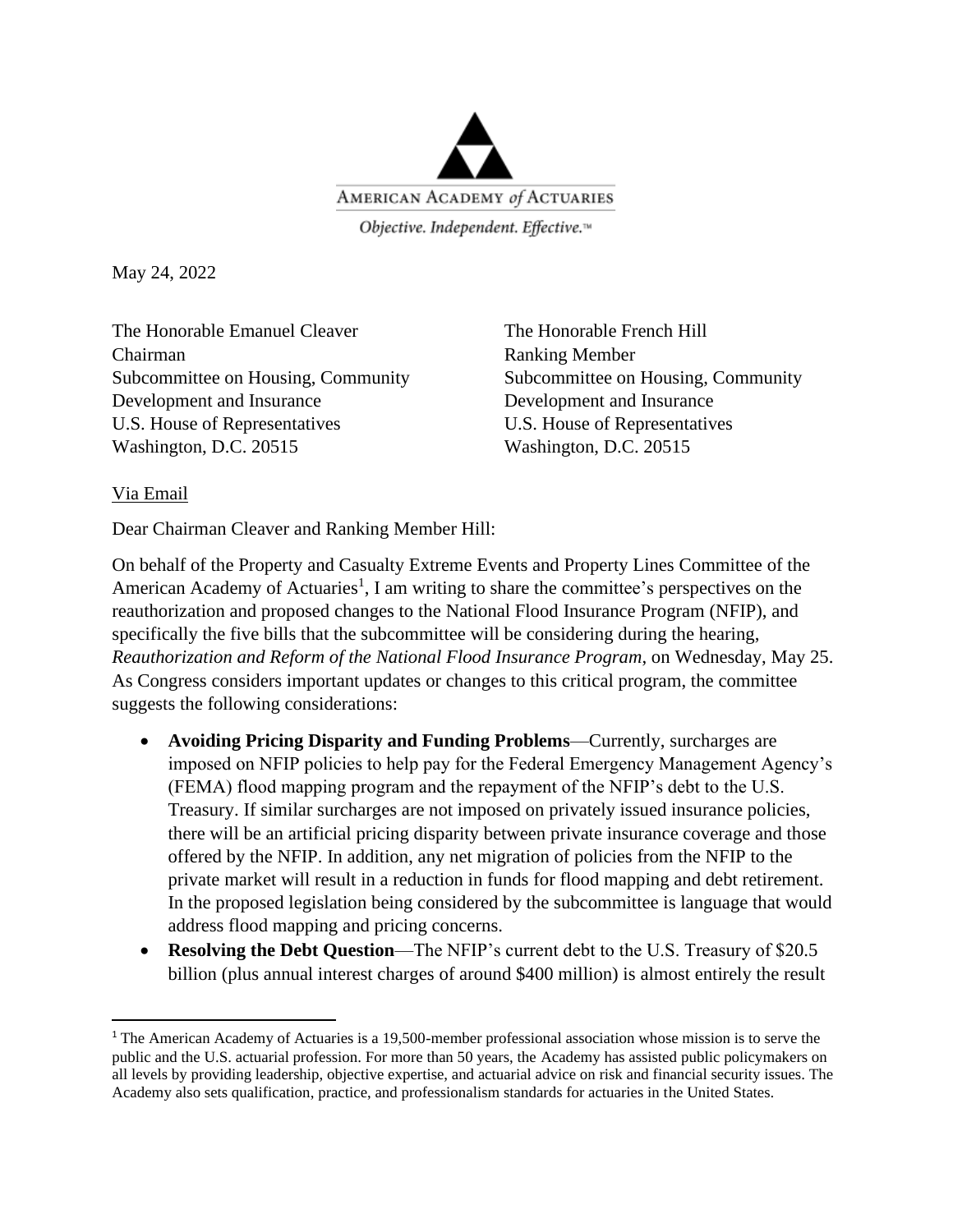of claims paid out after mega-storms such as Hurricane Katrina, Superstorm Sandy, Hurricane Harvey, and Hurricane Ida. The Congressional Budget Office, the Government Accountability Office, FEMA, and the American Academy of Actuaries' Casualty Practice Council all have noted that the NFIP's premium income by itself is not sufficient to cover "normal" year losses, purchase reinsurance, and repay debt from mega-storms. A realistic limit should be set on what the NFIP can be expected to pay through cash flow and reinsurance, with some form of public absorption of losses beyond that. The legislation before the subcommittee would address this concern by treating the indebtedness as a public debt of the United States.

- **Making Data Available**—The NFIP has accumulated a great deal of historical flood loss data that would be helpful to private insurers should they contemplate entering this market. Making historical loss data accessible to insurers and analysts could facilitate growth of the private market and help to make NFIP operations more transparent. The legislation before the subcommittee would make helpful changes in this regard by creating a data exchange program.
- **Modernizing Flood Mapping**—The NFIP's flood mapping and risk assessment standards were established in the 1970s and have not kept pace with changes in technology and methods (such as improved catastrophe models, lidar measurements, and more data analytics) used in the insurance industry. Updating the NFIP's flood mapping technology and assessments would help to modernize the program, better align it with current insurance industry practices, and improve the accuracy of ratings. The legislation before the subcommittee would further help by directing the NFIP to modernize its practices.
- **Changing the NFIP Mitigation Program—**Taking steps to reduce future losses is an important way to help policyholders and protect taxpayers. The NFIP currently spends most of its mitigation funds on upgrades to properties that have already suffered losses while providing little help to homeowners who want to act to proactively avoid future losses. The legislation before the subcommittee would provide funding (\$200 million) for the flood mitigation grant program.
- **Aligning Coverages**—NFIP policies differ from private insurance policies in several ways, including providing replacement costs, living expenses, business interruption coverage, and adjustments to limits of coverage. Making these benefits available to NFIP policyholders at appropriate prices would improve their protection and help to better align the program with other coverages that are available in the private market. The legislation before the subcommittee would help move the NFIP in this direction by addressing replacement cost, but would not address other aforementioned differences.
- Taking Into Account Rising Sea Level—Rising sea level is an observed fact<sup>2</sup>, with nonstorm coastal flooding now occurring regularly in some areas and with more frequent "sunny day" high-tide nuisance flooding in many areas of the United States<sup>3</sup>. This presents challenges both in the number of properties that are at risk and in the expected

<sup>2</sup> <https://climate.nasa.gov/vital-signs/sea-level/>

<sup>3</sup> [https://tidesandcurrents.noaa.gov/HighTideFlooding\\_AnnualOutlook.html](https://tidesandcurrents.noaa.gov/HighTideFlooding_AnnualOutlook.html)